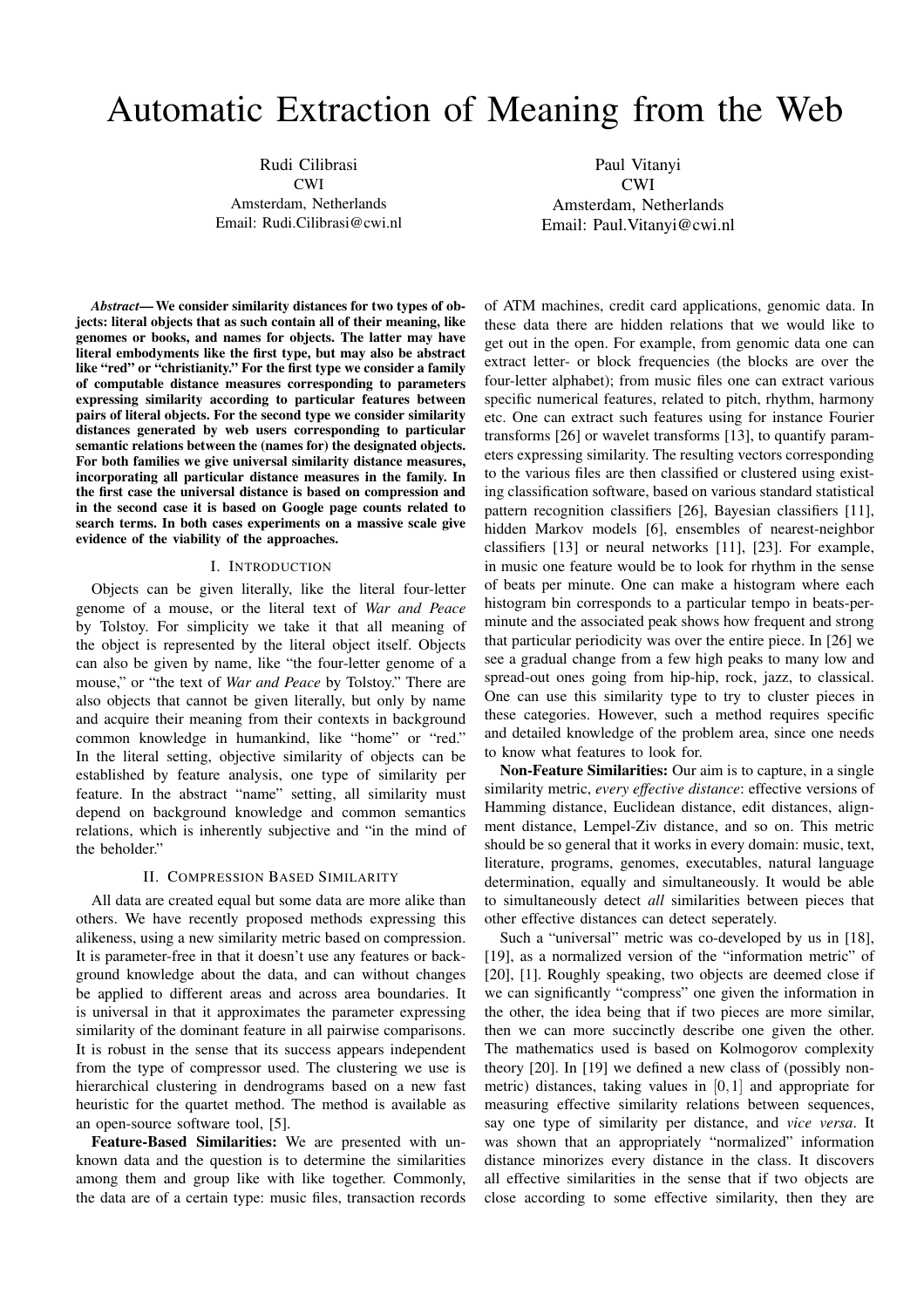also close according to the normalized information distance. Put differently, the normalized information distance represents similarity according to the dominating shared feature between the two objects being compared. In comparisons of more than two objects, different pairs may have different dominating features. For every two objects, this universal metric distance zooms in on the dominant similarity between those two objects out of a wide class of admissible similarity features. In [19] we proved its optimality and universality. The normalized information distance also satisfies the metric (in)equalities, and takes values in [0,1]; hence it may be called *"the" similarity metric*.

Normalized Compression Distance: Unfortunately, the universality of the normalized information distance comes at the price of noncomputability, since it is based on the uncomputable notion of Kolmogorov complexity. But since the Kolmogorov complexity of a string or file is the length of the ultimate compressed version of that file, we can use real data compression programs to approximate the Kolmogorov complexity. Therefore, to apply this ideal precise mathematical theory in real life, we have to replace the use of the noncomputable Kolmogorov complexity by an approximation using a standard real-world compressor. Thus, if *C* is a compressor and we use  $C(x)$  to denote the length of the compressed version of a string *x*, then we arrive at the *Normalized Compression Distance*:

NCD(x,y) = 
$$
\frac{C(xy) - \min(C(x), C(y))}{\max(C(x), C(y))},
$$
 (1)

where for convenience we have replaced the pair  $(x, y)$  in the formula by the concatenation  $xy$ , see [19], [9], In [9] we propose axioms to capture the real-world setting, and show that (1) approximates optimality. Actually, the NCD is a family of compression functions parameterized by the given data compressor *C*.

Universality of NCD: In [9] we prove that the NCD is universal with respect to the family of all admissible normalized distances—a special class that is argued to contain all parameters and features of similarity that are effective. The compression-based NCD method to establish a universal similarity metric (1) among objects given as finite binary strings  $[1]$ ,  $[18]$ ,  $[19]$ ,  $[9]$ ,  $[14]$ , and has been applied to objects like genomes, music pieces in MIDI format, computer programs in Ruby or C, pictures in simple bitmap formats, or time sequences such as heart rhythm data, heterogenous data and anomaly detection. This method is feature-free in the sense that it doesn't analyze the files looking for particular features; rather it analyzes all features simultaneously and determines the similarity between every pair of objects according to the most dominant shared feature. The crucial point is that the method analyzes the objects themselves. This precludes comparison of abstract notions or other objects that don't lend themselves to direct analysis, like emotions, colors, Socrates, Plato, Mike Bonanno and Albert Einstein.

# III. GOOGLE-BASED SIMILARITY

To make computers more intelligent one would like to represent meaning in computer-digestable form. Long-term and labor-intensive efforts like the *Cyc* project [17] and the *WordNet* project [24] try to establish semantic relations

between common objects, or, more precisely, *names* for those objects. The idea is to create a semantic web of such vast proportions that rudimentary intelligence and knowledge about the real world spontaneously emerges. This comes at the great cost of designing structures capable of manipulating knowledge, and entering high quality contents in these structures by knowledgeable human experts. While the efforts are longrunning and large scale, the overall information entered is minute compared to what is available on the world-wide-web.

The rise of the world-wide-web has enticed millions of users to type in trillions of characters to create billions of web pages of on average low quality contents. The sheer mass of the information available about almost every conceivable topic makes it likely that extremes will cancel and the majority or average is meaningful in a low-quality approximate sense. We devise a general method to tap the amorphous low-grade knowledge available for free on the world-wide-web, typed in by local users aiming at personal gratification of diverse objectives, and yet globally achieving what is effectively the largest semantic electronic database in the world. Moreover, this database is available for all by using any search engine that can return aggregate page-count estimates like Google for a large range of search-queries.

While the previous NCD method that compares the objects themselves using (1) is particularly suited to obtain knowledge about the similarity of objects themselves, irrespective of common beliefs about such similarities, we now develop a method that uses only the name of an object and obtains knowledge about the similarity of objects by tapping available information generated by multitudes of web users. Here we are reminded of the words of D.H. Rumsfeld [22] "A trained ape can know an awful lot/ Of what is going on in this world,/ Just by punching on his mouse/ For a relatively modest cost!" The new method is useful to extract knowledge from a given corpus of knowledge, in this case the Google database, but not to obtain true facts that are not common knowledge in that database. For example, common viewpoints on the creation myths in different religions may be extracted by the Googling method, but contentious questions of fact concerning the phylogeny of species can be better approached by using the genomes of these species, rather than by opinion.

Googling for Knowledge: Let us start with simple intuitive justification (not to be mistaken for a substitute of the underlying mathematics) of the approach we propose in [10]. The Google search engine indexes around ten billion pages on the web today. Each such page can be viewed as a set of index terms. A search for a particular index term, say "horse", returns a certain number of hits (web pages where this term occurred), say 46,700,000. The number of hits for the search term "rider" is, say, 12,200,000. It is also possible to search for the pages where both "horse" and "rider" occur. This gives, say, 2,630,000 hits. This can be easily put in the standard probabilistic framework and several similar approaches have already yielded good results such as [25].

If *w* is a web page and *x* a search term, then we write  $x \in w$ to mean that Google returns web page *w* when presented with search term *x*. An *event* is a set of web pages returned by Google after it has been presented by a search term. We can view the event as the collection of all contexts of the search term, background knowledge, as induced by the accessible web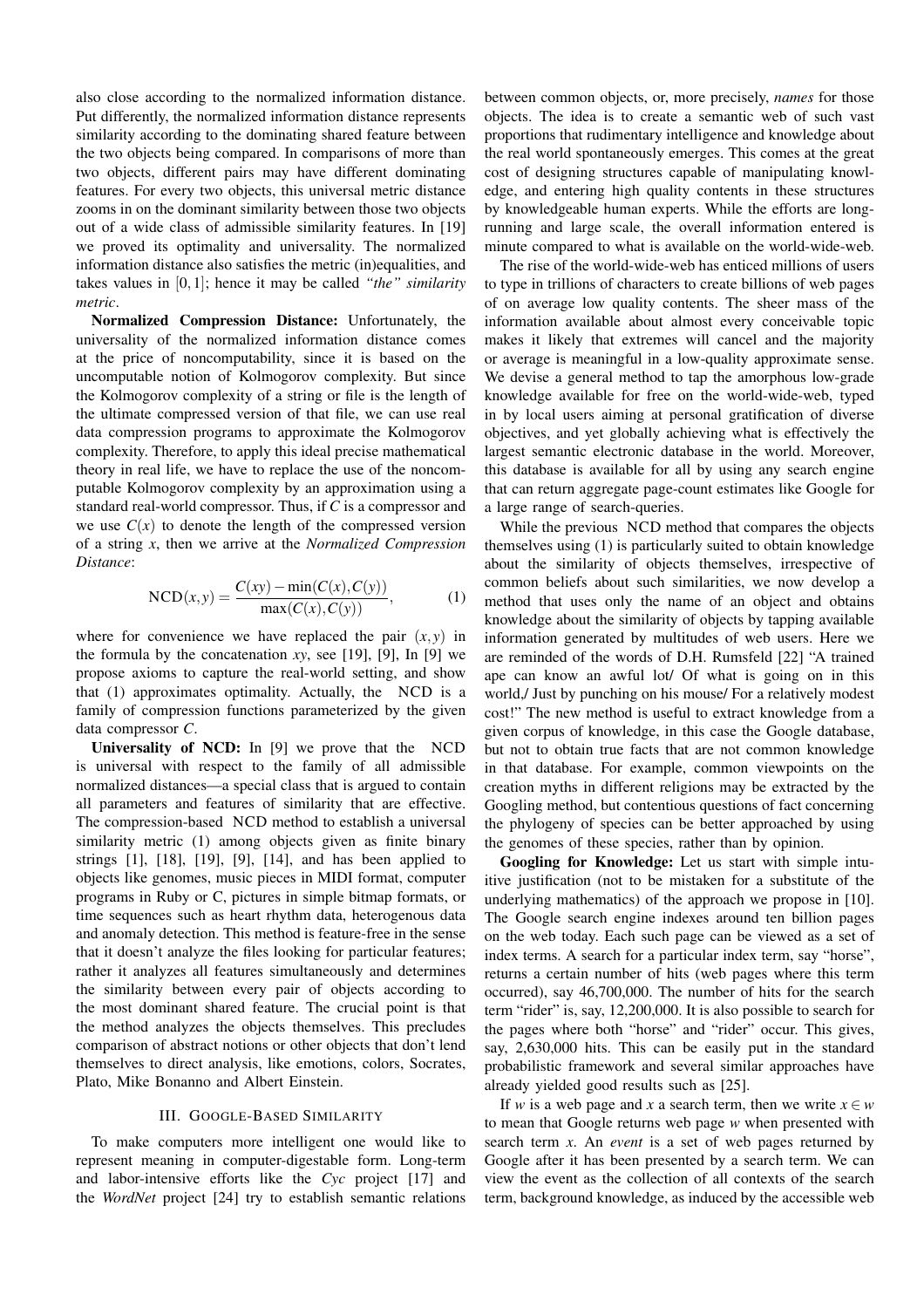pages for the Google search engine. If the search term is *x*, then we denote the event by **x**, and define  $\mathbf{x} = \{w : x \in w\}.$ The *probability*  $g(x)$  of an event **x** is the number of web pages in the event divided by the sum of the number *N* of web pages summed over all events (counting the multiplicity of the web pages occurring in the overlap of more than one event). This number *N* is by definition at least the overall number *M* of web pages possibly returned by Google. Thus,  $g(x) =$  $|x|/N \leq |x|/M$ . At the time of writing, Google searches  $M =$ 8,058,044,651 web pages. Since web pages contain not more than a certain constant of search terms, say *al pha*, we have  $M \leq N \leq \alpha M$ . Define the joint event  $\mathbf{x} \cap \mathbf{y} = \{w : x, y \in w\}$ as the set of web pages returned by Google, containing both the search term  $x$  and the search term  $y$ . The joint probability  $g(x, y) = |\{w : x, y \in w\}|/N$  is the number of web pages in the joint event divided by the overall number *N*. This notation also allows us to define the probability  $g(x|y)$  of *conditional* events  $\mathbf{x}|\mathbf{y} = (\mathbf{x} \cap \mathbf{y})/\mathbf{y}$  defined by  $g(x|y) = g(x, y)/g(y)$ . We can see *N* as a normalizing term, and often use  $N = M$ , the total number of web pages indexed by Google.

In the above example, with  $N = M$ , we have therefore  $p(horse) \approx 0.0058$ ,  $g(rider) \approx 0.0015$ ,  $g(horse, rider) \approx$ 0.0003. We conclude that the probability *g*(*horse*|*rider*) of "horse" accompanying "rider" is  $\approx 1/5$  and the probability *g*(*rider*|*horse*) of "rider" accompanying "horse" is  $\approx 1/19$ . The probabilities are asymmetric, and it is the least probability that is the significant one. A very general search term like "the" occurs in virtually all (English language) web pages. Hence  $g(the|rider) \approx 1$ , and for almost all search terms *x* we have  $g(the|x) \approx 1$ . But  $g(rider|the) \ll 1$ , say about equal to *g*(*rider*), and gives the relevant information about the association of the two terms.

Define the *frequency*  $f(x)$  of search term *x* as the number of pages a Google search for *x* returns:  $f(x) = Ng(x)$ ,  $f(x, y) =$  $Ng(x, y)$ , and  $g(x|y) = f(x, y)/f(y)$ . Our formal notion, the *normalized Google distance (* NGD *)*, defined by

$$
NGD(x, y) = \frac{\max\{\log f(x), \log f(y)\} - \log f(x, y)\}}{\log N - \min\{\log f(x), \log f(y)\}},
$$
 (2)

and if  $f(x)$ ,  $f(y) > 0$  and  $f(x, y) = 0$  then NGD(*x*, *y*) =  $\infty$ . From (2) we see that

- 1) NGD(*x*, *y*) is undefined for  $f(x) = f(y) = 0$ ;
- 2) NGD(*x*, *y*) =  $\infty$  for  $f(x, y) = 0$  and either or both  $f(x)$ 0 and  $f(y) > 0$ ; and
- 3) NGD $(x, y) \ge 0$  otherwise.

With the Google hit numbers above, and  $N = M$ , we can now compute

#### $NGD(horse, rider) \approx 0.443$ .

We did the same calculation when Google indexed only onehalf of the current number of pages: 4,285,199,774. It is instructive that the probabilities of the used search terms didn't change significantly over this doubling of pages, with number of hits for "horse" equal 23,700,000, for "rider" equal 6,270,000, and for "horse, rider" equal to 1,180,000. The NGD(*horse*,*rider*) we computed in that situation was 0.460. This is in line with our contention that the relative frequencies of web pages containing search terms gives objective information about the semantic relations between the search terms. If this is the case, then with the vastness of the information

accessed by Google, the Google probabilities of search terms, and the computed NGD 's should stabilize (be scale invariant) with a growing Google database.

# IV. FROM NCD TO NGD

The Google Distribution: Let the set of singleton *Google search terms* be denoted by *S*. In the sequel we use both singleton search terms and doubleton search terms  $\{\{x, y\}$ :  $x, y \in S$ . Let the set of web pages indexed (possible of being returned) by Google be  $\Omega$ . The cardinality of  $\Omega$  is denoted by  $M = |\Omega|$ , and currently  $8 \cdot 10^9 \le M \le 9 \cdot 10^9$ . Assume that a priori all web pages are equi-probable, with the probability of being returned by Google being 1/*M*. A subset of Ω is called an *event*. Every *search term x* usable by Google defines a *singleton Google event*  $\mathbf{x} \subseteq \Omega$  of web pages that contain an occurrence of *x* and are returned by Google if we do a search for *x*. Let  $L : \Omega \to [0,1]$  be the uniform mass probability function. The probability of such an event  $\bf{x}$  is  $L(\mathbf{x}) = |\mathbf{x}|/M$ . Similarly, the *doubleton Google event*  $\mathbf{x} \cap \mathbf{y} \subseteq \Omega$ is the set of web pages returned by Google if we do a search for pages containing both search term *x* and search term *y*. The probability of this event is  $L(x \cap y) = |x \cap y| / M$ . We can also define the other Boolean combinations:  $\neg x = \Omega \setminus x$ and  $\mathbf{x} \cup \mathbf{y} = \neg(\neg \mathbf{x} \cap \neg \mathbf{y})$ , each such event having a probability equal to its cardinality divided by *M*. If e is an event obtained from the basic events  $x, y, \ldots$ , corresponding to basic search terms  $x, y, \ldots$ , by finitely many applications of the Boolean operations, then the probability  $L(\mathbf{e}) = |\mathbf{e}|/M$ .

Google events capture in a particular sense all background knowledge about the search terms concerned available (to Google) on the web. Therefore, it is natural to consider code words for those events as coding this background knowledge. However, we cannot use the probability of the events directly to determine a prefix code such as the Shannon-Fano code [20]. The reason is that the events overlap and hence the summed probability exceeds 1. By the Kraft inequality [20] this prevents a corresponding Shannon-Fano code. The solution is to normalize: We use the probability of the Google events to define a probability mass function over the set  $\{\{x, y\} : x, y \in S\}$  of Google search terms, both singleton and doubleton. Define

$$
N = \sum_{\{x,y\} \subseteq S} |\mathbf{x} \bigcap \mathbf{y}|,
$$

counting each singleton set and each doubleton set (by definition unordered) once in the summation. Since every web page that is indexed by Google contains at least one occurrence of a search term, we have  $N \geq M$ . On the other hand, web pages contain on average not more than a certain constant  $\alpha$  search terms. Therefore,  $N \le \alpha M$ . Define

$$
g(x) = g(x, x), \ g(x, y) = L(\mathbf{x} \cap \mathbf{y})M/N = |\mathbf{x} \cap \mathbf{y}|/N. \tag{3}
$$

Then,  $\sum_{\{x,y\} \subseteq S} g(x,y) = 1$ . Note that  $g(x,y)$  is not a conventional joint distribution since possibly  $g(x) \neq \sum_{y \in S} g(x, y)$ . Rather, we consider *g* to be a probability mass function over the sample space  $\{\{x, y\} : \{x, y\} \subseteq S\}$ . This *g*-distribution changes over time, and between different samplings from the distribution. But let us imagine that *g* holds in the sense of an instantaneous snapshot. The real situation will be an approximation of this. Given the Google machinery, these are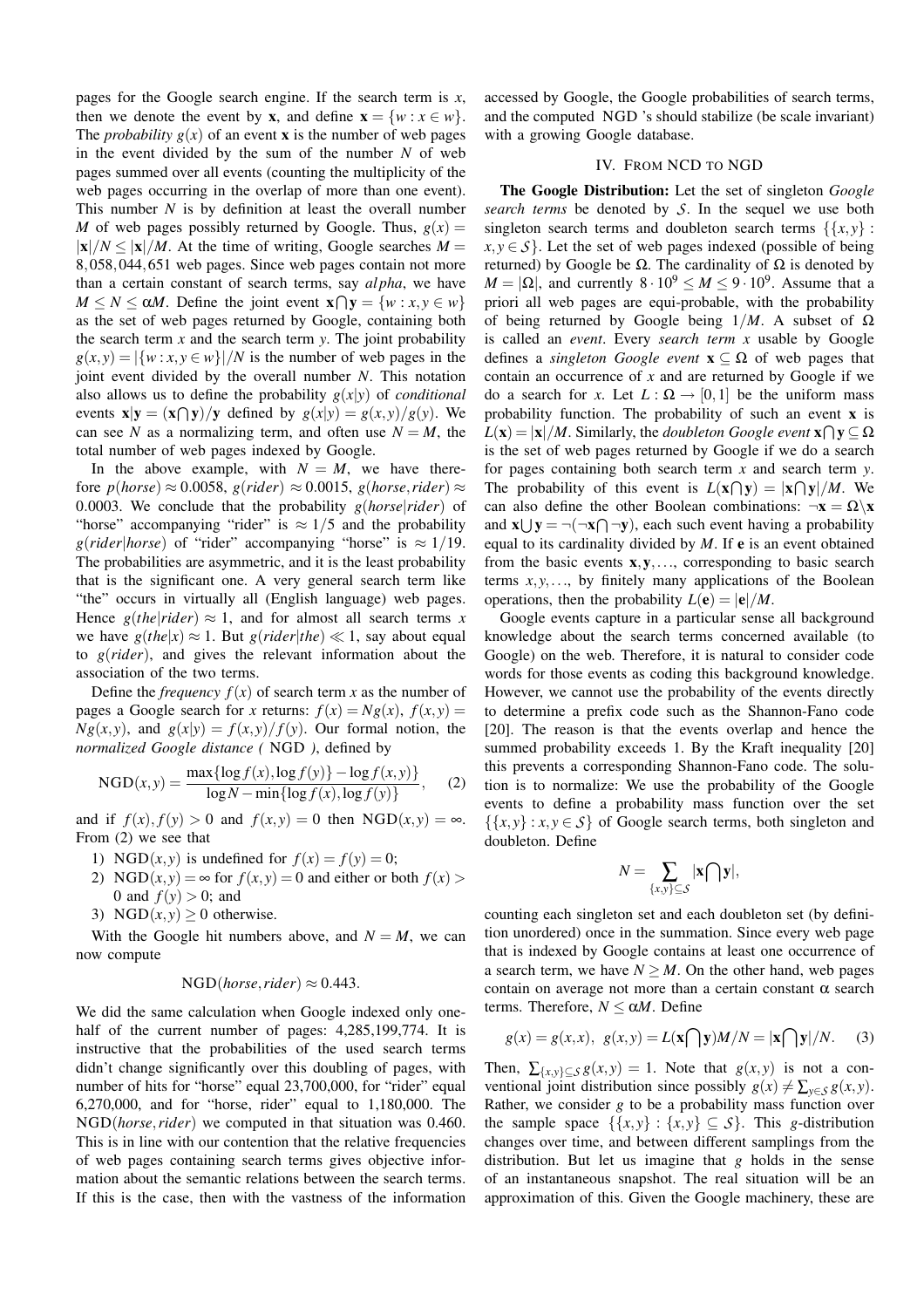absolute probabilities which allow us to define the associated Shannon-Fano code for both the singletons and the doubletons.

Normalized Google Distance The *Google code* length *G* is defined by

$$
G(x) = G(x, x), \ G(x, y) = \log 1/g(x, y). \tag{4}
$$

In contrast to strings *x* where the complexity  $C(x)$  represents the length of the compressed version of *x* using compressor *C*, for a search term *x* (just the name for an object rather than the object itself), the Google code of length  $G(x)$  represents the shortest expected prefix-code word length of the associated Google event x. The expectation is taken over the Google distribution *p*. In this sense we can use the Google distribution as a compressor for Google "meaning" associated with the search terms. The associated NCD , now called the *normalized Google distance (* NGD *)* is then defined by (2) with *N* substituted for *M*, rewritten as

$$
NGD(x, y) = \frac{G(x, y) - min(G(x), G(y))}{max(G(x), G(y))}.
$$
 (5)

This NGD is an approximation to the NID using the Shannon-Fano code (Google code) generated by the Google distribution as defining a compressor approximating the length of the Kolmogorov code, using the background knowledge on the web as viewed by Google as conditional information. In experimental practice, we consider *N* (or *M*) as a normalization constant that can be adjusted.

Universality of NGD: In the full paper [10] we show that (2) and (5) are close in typical situations. Our experimental results suggest that every reasonable (greater than any  $f(x)$ ) value can be used for the normalizing factor *N*, and our results seem in general insensitive to this choice. In our software, this parameter *N* can be adjusted as appropriate, and we often use *M* for *N*. In the full paper we analyze the mathematical properties of NGD , and prove the universality of the Google distribution among web author based distributions, as well as the universality of the NGD with respect to the family of the individual web author's NGD 's, that is, their individual semantics relations, (with high probability)—not included here for space reasons.

## V. APPLICATIONS

Applications of NCD: We developed the CompLearn Toolkit, [5], and performed experiments in vastly different application fields to test the quality and universality of the method. The success of the method as reported below depends strongly on the judicious use of encoding of the objects compared. Here one should use common sense on what a real world compressor can do. There are situations where our approach fails if applied in a straightforward way. For example: comparing text files by the same authors in different encodings (say, Unicode and 8-bit version) is bound to fail. For the ideal similarity metric based on Kolmogorov complexity as defined in [19] this does not matter at all, but for practical compressors used in the experiments it will be fatal. Similarly, in the music experiments below we use symbolic MIDI music file format rather than wave format music files. The reason is that the strings resulting from straightforward discretizing the wave form files may be too sensitive to how we discretize. Further research may ovecome this problem.

The NCD is not restricted to a specific application area, and works across application area boundaries. To extract a hierarchy of clusters from the distance matrix, we determine a dendrogram (binary tree) by a new quartet method and a fast heuristic to implement it. The method is implemented and available as public software [5], and is robust under choice of different compressors. This approach gives the first completely automatic construction of the phylogeny tree based on whole mitochondrial genomes, [18], [19], a completely automatic construction of a language tree for over 50 Euro-Asian languages [19], detects plagiarism in student programming assignments [4], gives phylogeny of chain letters [2], and clusters music [8]. Moreover, the method turns out to be robust under change of the underlying compressor-types: statistical (PPMZ), Lempel-Ziv based dictionary (gzip), block based (bzip2), or special purpose (Gencompress).

To substantiate our claims of universality and robustness, in [9] we report evidence of successful application in areas as diverse as genomics, virology, languages, literature, music, handwritten digits, astronomy, and combinations of objects from completely different domains, using statistical, dictionary, and block sorting compressors. In genomics we presented new evidence for major questions in Mammalian evolution, based on whole-mitochondrial genomic analysis: the Eutherian orders and the Marsupionta hypothesis against the Theria hypothesis. Apart from the experiments reported in [9], the clustering by compression method reported in this paper has recently been used in many different areas all over the world. One item in our group was to analyze network traffic and cluster computer worms and virusses [27]. Finally, recent work [14] reports experiments with our method on all time sequence data used in all the major data-mining conferences in the last decade. Comparing the compression method with all major methods used in those conferences they established clear superiority of the compression method for clustering heterogenous data, and for anomaly detection.

Applications of NGD: This new method is proposed in [10] to extract semantic knowledge from the world-wide-web for both supervised and unsupervised learning using the Google search engine in an unconventional manner. The approach is novel in its unrestricted problem domain, simplicity of implementation, and manifestly ontological underpinnings. We give evidence of elementary learning of the semantics of concepts, in contrast to most prior approaches (outside of Knowledge Representation research) that have neither the appearance nor the aim of dealing with ideas, instead using abstract symbols that remain permanently ungrounded throughout the machine learning application. The world-wide-web is the largest database on earth, and it induces a probability mass function, the Google distribution, via page counts for combinations of search queries. This distribution allows us to tap the latent semantic knowledge on the web. While in the NGD compression-based method one deals with the objects themselves, in the current work we deal with just names for the objects. In [10], as proof of principle, we give examples of:

(i) Unsupervised hierarchical clustering, demonstrating the ability to distinguish between colors and numbers, cluster names of paintings by 17th century Dutch masters and names of books by English novelists;